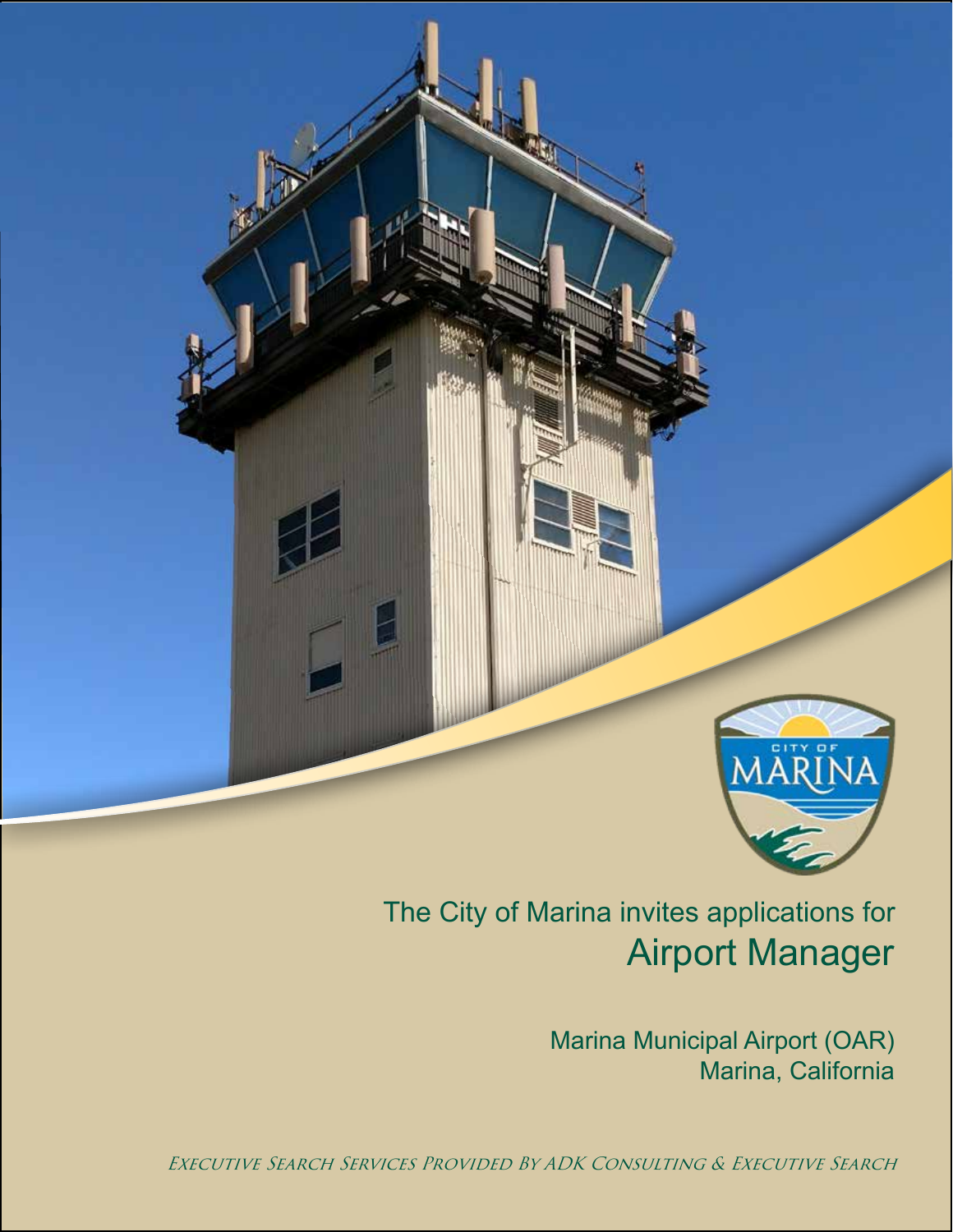#### The Airport

The Marina Municipal Airport is the newest general aviation airport on the Monterey Peninsula, residing on 845 acres of former Fort Ord property, with over 400 acres dedicated to aviation. The City of Marina owns and operates the Airport. The Airport provides support to commercial, military, and private aircraft. Services and facilities currently available include hangar storage, tie-downs, minor aircraft maintenance, skydiving, and fueling. Open for public use since 1995, today the Marina Municipal Airport is dynamic and growing with both long-term traditional aviation tenants and new high tech aviation tenants.

The Marina Municipal Airport's mission is to provide a safe, efficient, customer focused airport to serve the Marina community and Monterey Peninsula area. The Marina Municipal Airport is committed to supporting the economic, environmental, and recreational needs of the airport and Marina community through safe and secure operations and fiscal self-sustainability. Key strategies of the vision are:

- Expanding aviation related business by partnering with existing businesses or attracting new businesses
- Phasing in the expansion of aviation needs
- Identifying revenue generating possibilities and partnering with the community for economic development
- Identifying highest & best use of airport land area
- Making the airport financially self-sustaining

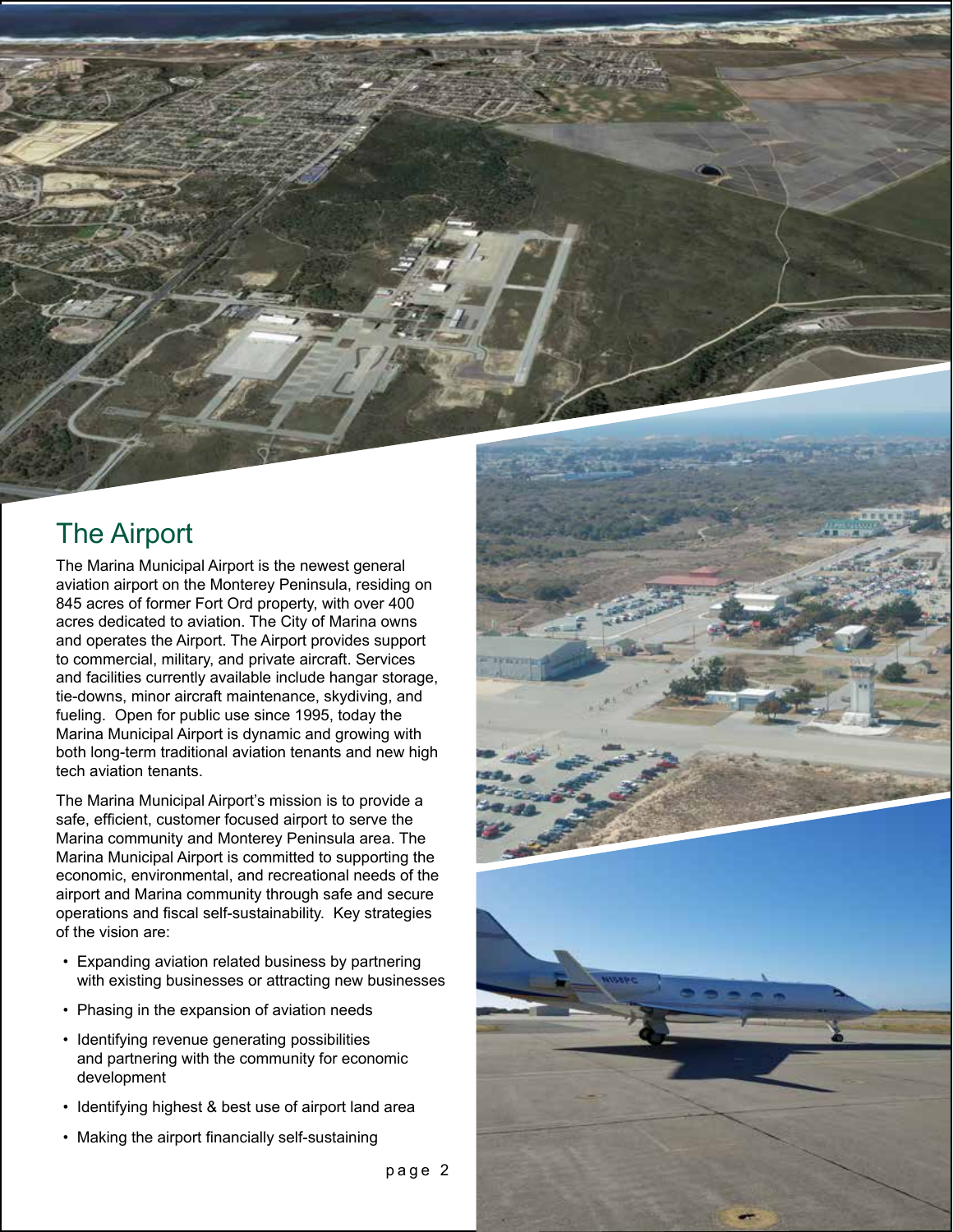

# The Airport *(continued)*

The Airport is included in the FAA's National Plan of Integrated Airport Systems (NPIAS). As such, the Airport is eligible for federal development grants. The airfield layout consists of a single runway, measuring 3,483 feet in length and 75 feet in width. Airport facilities currently include five large hangar buildings (totaling 150,000 s.f.), 24 T-hangars, 20 box hangars, 170 tie downs, a control tower, an airport administration building and six ancillary buildings for non-aviation tenants.

There are estimated to be 50 based aircraft (including 42 single engine piston aircraft, three turboprops, 1 business jet) and 30,000 annual operations. Key tenants include the U.S. Navy Center for Interdisciplinary Remotely Piloted Aircraft Study (CIRPAS), Skydive Monterey Bay and Joby Aviation a leader in the eVTOL industry, employing hundreds at their Marina Airport with expansion plans for a new large aeronautical manufacturing facility. Joby Aviation is also developing a pilot training program.

The Airport provides unique economic development opportunities for the community including both aviation and non-aviation uses. Planned aviation facility expansion includes development of approximately 120 various size hangars and infrastructure development for the future expansion of the airport into the undeveloped north side of the Aviation Development area. The City is working with the FAA to participate in the Military Assistance Program to obtain significant grant funding to assist with this expansion. Future plans are also in place for a runway extension to 5,000+ feet. Nonaviation development is also planned in the already approved Airport Business Park (a collaboration with University of California MBEST Center for the creation of a dynamic economic development growth center) and a large undeveloped area of airport property on the north side of the airport.

page 3 In addition to the exciting growth and opportunities, the airport will be updating the Airport Master Plan in the next couple of years.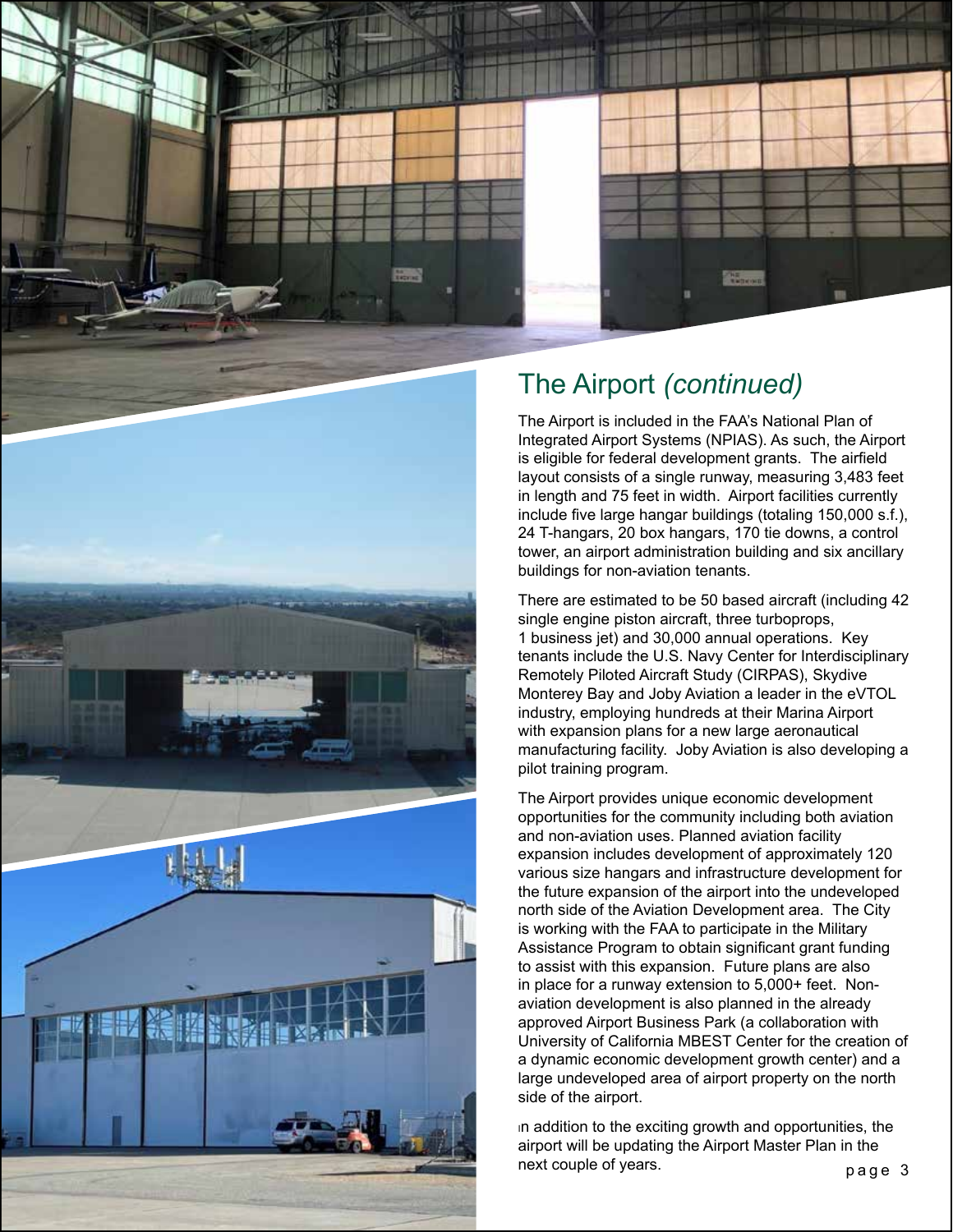#### The Community

The City of Marina is located at the heart of the Monterey Bay, approximately ten miles north of Monterey. Marina's 22,500 residents enjoy easy access to the region's major sights and attractions, as well as some of the most affordable housing on the coast, along with a wide variety of ethnic dining opportunities, and a variety of shopping options. Visitors and residents alike enjoy the beautiful, natural sandy shoreline, native Cypress Trees, sandy dunes, and miles of coastal and inland pedestrian and bicycle trails, along with an emerging equestrian trails system. Nearby points of interest include the Monterey Bay Aquarium, Laguna Seca Race venue, Big Sur, Fort Ord Monument, Santa Cruz Boardwalk, and endless beaches. Within an hour drive is the San Francisco Bay Area.

Incorporated in 1975, the City of Marina is the youngest city on beautiful Monterey Peninsula. Home to a vibrant, culturally diverse and dynamic community, Marina is a highly desirable small, yet growing city offering attractive residential and business communities in a gorgeous natural setting.

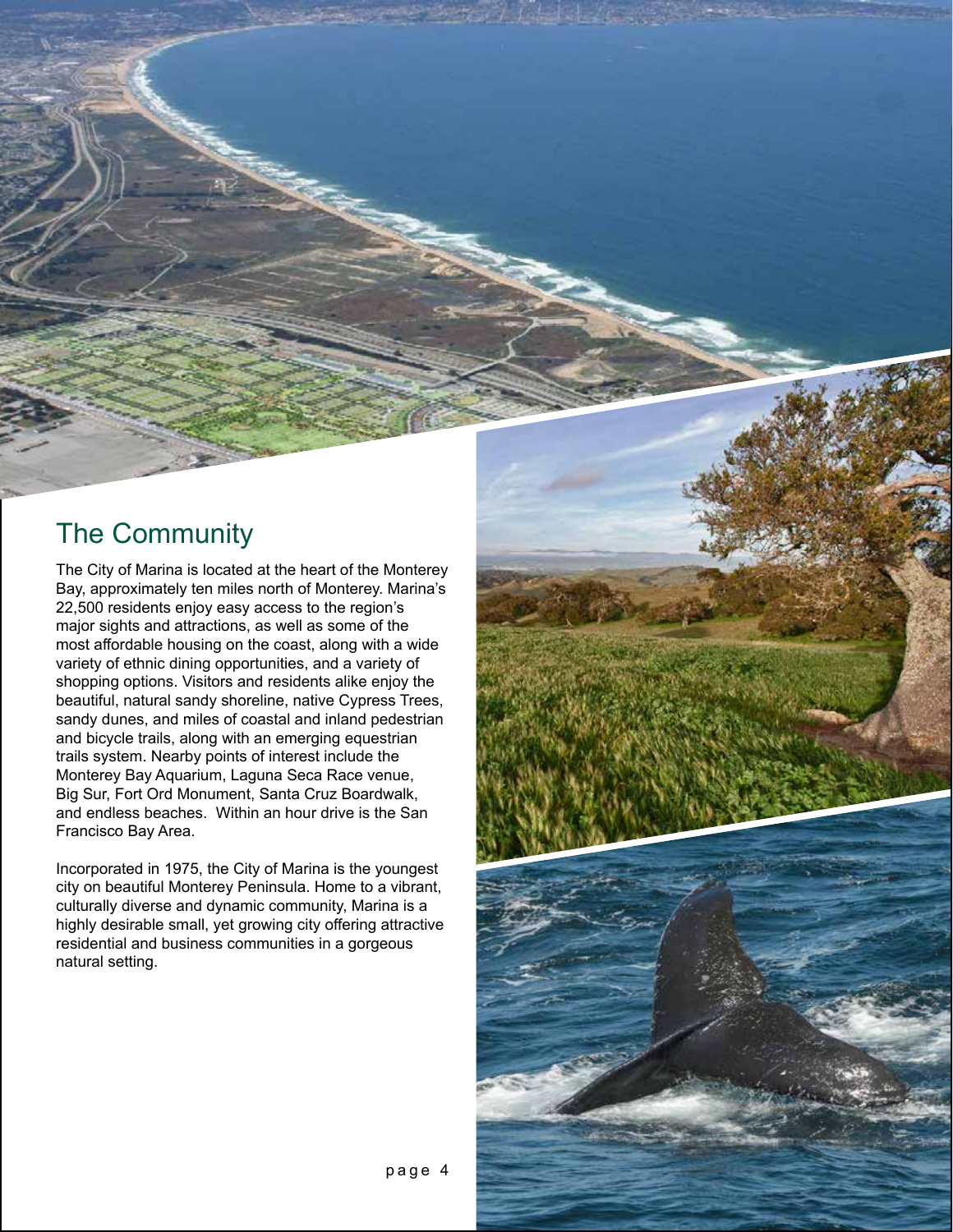



#### The Community *(continued)*

The community developed historically in connection with Fort Ord, providing off-base housing and commercial services and retail sales. In 1994, Ft. Ord was closed as part of the Base Realignment and Closure (BRAC) and approximately five square miles of former base land was annexed to the City, doubling the geographic area of Marina to almost 10 square miles. California State University Monterey Bay was established on the south edge of the City. The school has an enrollment of just under 7,000 students and includes 24 undergraduate and seven graduate degrees. CSUMB has an unmatched record in service learning and community outreach.

The City is organized under the City Council-City Manager form of government and became a Home Rule Charter City with voter approval in 1998. The City Council consists of a directly elected Mayor and four Council Members elected in four districts. Marina currently employs 108 full-time equivalent employees organized into seven Departments: City Administration, Community Development, Finance, Fire, Police, Public Works, and Recreation and Cultural Services.

The new Airport Manager will join the City at an exciting time as it is currently in the process of planning and constructing larger scale parks in two new large housing developments. Also in the works are improvements including a pump track at Glorya Jean-Tate Park, as well as new programs and improvements at the Equestrian Center. New features coming online in the near future include a sports center, an aquatic center, baseball and soccer fields, a bicycle pump track, pickleball courts, dog parks, and playgrounds. In the next ten years the City is expected to add approximately 2,000 new homes and grow to a population of approximately 30,000 people.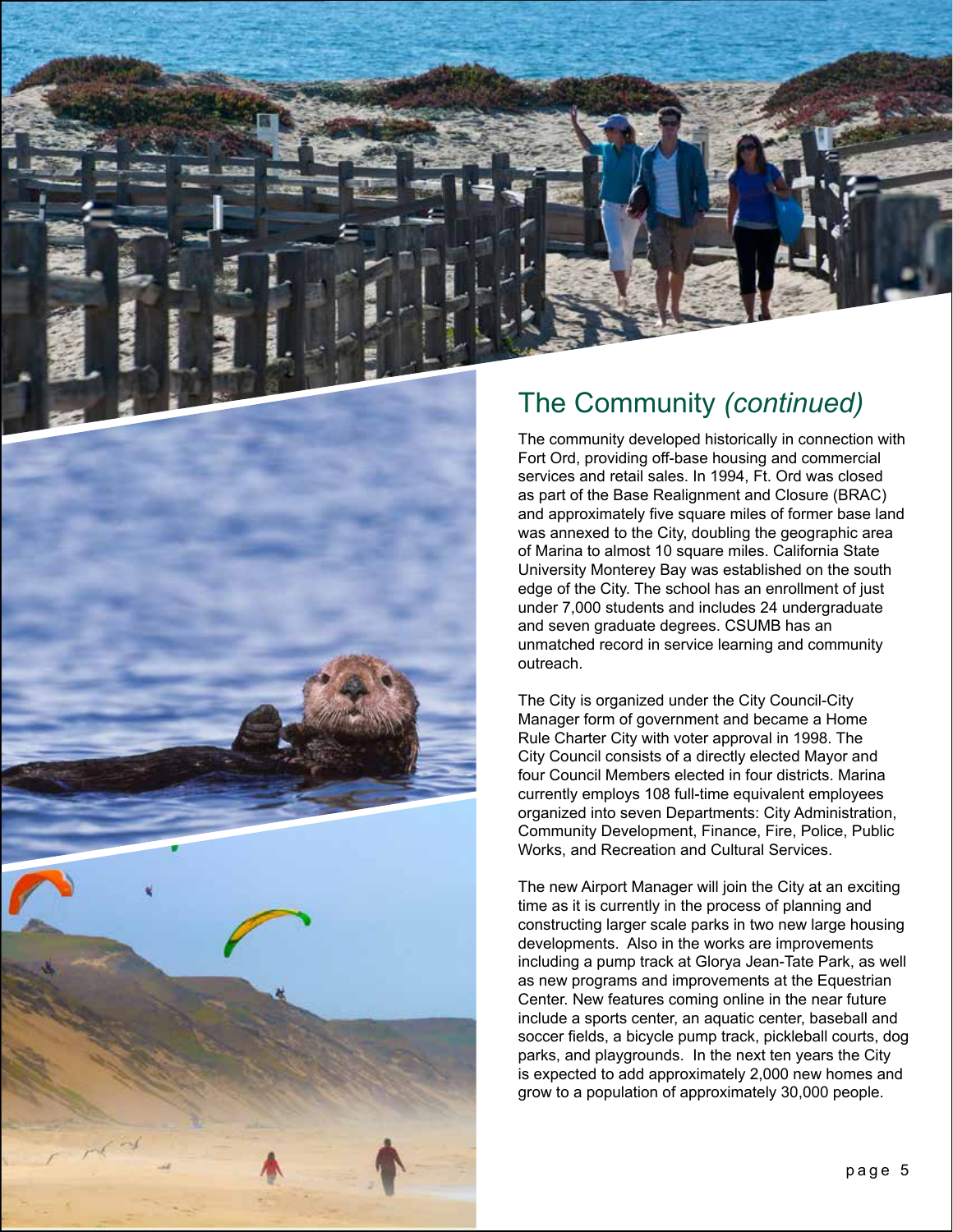#### The Position

The Airport Manager is responsible for managing all of the services and activities of the Marina Municipal Airport. The Manager works under the direction of the Assistant City Manager and exercises a wide latitude of control in directing, supervising and coordinating the activities of staff engaged in a variety of functions. This position works closely with Airport tenants to communicate rules and regulations and to ensure they are closely adhered to, as well as to apprise tenants of changes to processes and/or violations. He or she prepares eviction notices for non-compliant tenants, conducts safety inspections, notifies authorities of safety hazards and hazardous waste violations. The Manager works closely with the Fire Department and Federal Aviation Administration (FAA) to remain aware of current rules, regulations, policies, safety measures and lease requirements in order to communicate and interpret them to Airport staff, users and tenants. The Manager is responsible for preparing the Airport's annual operating and capital budgets, and grant requests. He or she manages the approved budgets, and adjusts expenditures as needed.

The Position requires the Manager to consistently review and evaluate Airport operations and maintenance and recommend changes in order to meet the Airport's mission, goals and objectives. He or she requests and implements adjustments as needed, coordinating with his or her supervisor, Airport and City staff and tenants. The Manager selects, trains, motivates and supervises Airport support staff, assigns duties and responsibilities, prepares work schedules, and training plans, including performance improvement plans. The Manager also represents the Airport at other City meetings. [Click here](https://adkexecutivesearch.com/wp-content/uploads/2022/06/Airport-Manager-Updated-5.31.22.pdf) for a complete job description.